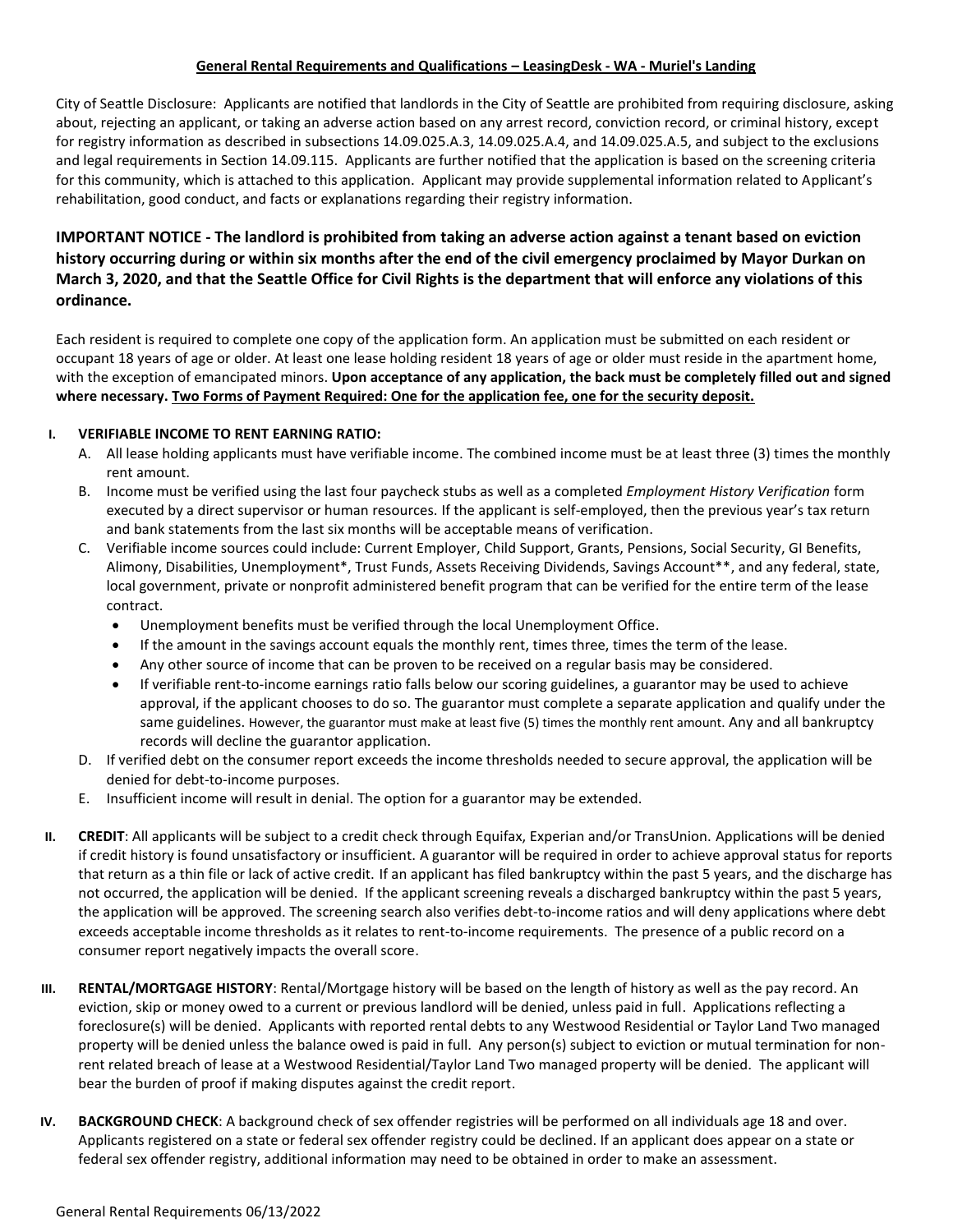Remember that the criminal history requirement does not constitute a guarantee or representation that those residents or occupants residing at the apartment have not been convicted of any of the above-mentioned crimes. Additionally, our ability to verify this information is limited to the information made available to us by the resident credit reporting services used.

- **V. STUDENT POLICY**: Applications with one or more lease holding residents that are enrolled in school or university on a half-time or more basis will be required to secure a guarantor or lease guarantor in order to achieve approval.
- **VI. OCCUPANCY GUIDELINES**: The following Occupancy guidelines are as follows:

| Efficiency and One bedroom/One Bath | No more than two persons  |
|-------------------------------------|---------------------------|
| Two bedroom/One or Two Bath         | No more than five persons |

- **VII. ADDITIONAL CONSIDERATIONS:** The following additional considerations may determine the outcome of the application:
	- A. Unverified Information- if certain information cannot be verified through the consumer report it may result in denial.
	- B. Incomplete Application- if not all information is provided on the application it may result in denial after screening. All additional documents, including but not limited to proof of income, are required to be provided within 72 hours of applying, otherwise, the unit reservation is subject to cancellation. If additional time is needed in order to obtain and provide documents for the application process, the applicant may request in writing said time to the leasing office. The additional time allowed will be 48 hours.
	- C. Fraud Alerts- if certain accounts are flagged with fraud warnings, it may be subject to further review or ultimately denial.
	- D. Conduct actions or behaviors that occur during the application process or during a previous application process at another Westwood Residential or Taylor Land Two managed property, that indicates a potential threat to the residents of the community or an onsite staff member.
- **VIII. IDENTIFICATION POLICY ENFORCED:** Persons applying from remote locations, in which we've not had the privilege of identifying in person, must be present at time of move-in for the initial release of keys, security devices and final record of identification for the resident file.
- **IX. HOLDING FEE POLICY:** The Holding Fee/Floorplan Deposit and Application Fee are required to reserve an apartment and hold it off the market from other prospective applicants. Upon application approval the Holding Fee/Floorplan Deposit will satisfy some or all your required Security Deposit. If you cancel your application, the Holding Fee/Floorplan Deposit will be forfeited as liquidated damages. If your application is declined and a refund is owed, the monies owed will be held for a 10 day processing period before being released.
- **X. RETURNED PAYMENT POLICY**: All Payments (including online payments and paper checks) not honored by the financial institution, regardless of the reason for the return, are subject to a \$50 returned payment charge. If payment for the Holding Deposit/Fee, Administration Fee and/or Application Fee is returned, it must be replaced in full by certified funds only, within 2 business days, or the applicant's unit reservation will be cancelled without further notice, and the unit will become available for leasing.
	- All transactions will only be attempted one time
	- No postdated checks will be accepted
- **XI. EXECUTED LEASE CONTRACT:** All Lease Contracts and Addendums are required to be signed within five (5) days of notice of application approval. Failure to execute said Lease Contract may result in cancellation of the unit reservation and forfeiture of the Holding/Security Deposit as liquidated damages.

**A percentage of the apartment homes at Muriel's Landing are subject to rent restrictions. It is possible that you may qualify for a rent restricted apartment home by meeting the below income qualifications. The rent restricted apartments are subject to availability, and therefore, we cannot guarantee a rent restricted apartment will be available at the time you lease. The maximum allowable income is:**

| <b>Family Size</b> | 1 Person | 2 Persons |
|--------------------|----------|-----------|
| Istudio            | \$58,880 | \$67,290  |
| ONE BEDROOM        | \$67,940 | \$77,640  |

You have the right to know the information contained in your file at the consumer reporting agency and dispute any information in your file that you believe is inaccurate. As part of the application process and in accordance with the State of Washington Fair Tenant Screening Act, we want to make you aware of specific information that may be considered in our decision to approve, approve with conditions or deny the application. **We do not accept reusable tenant screening reports.** In order to determine your